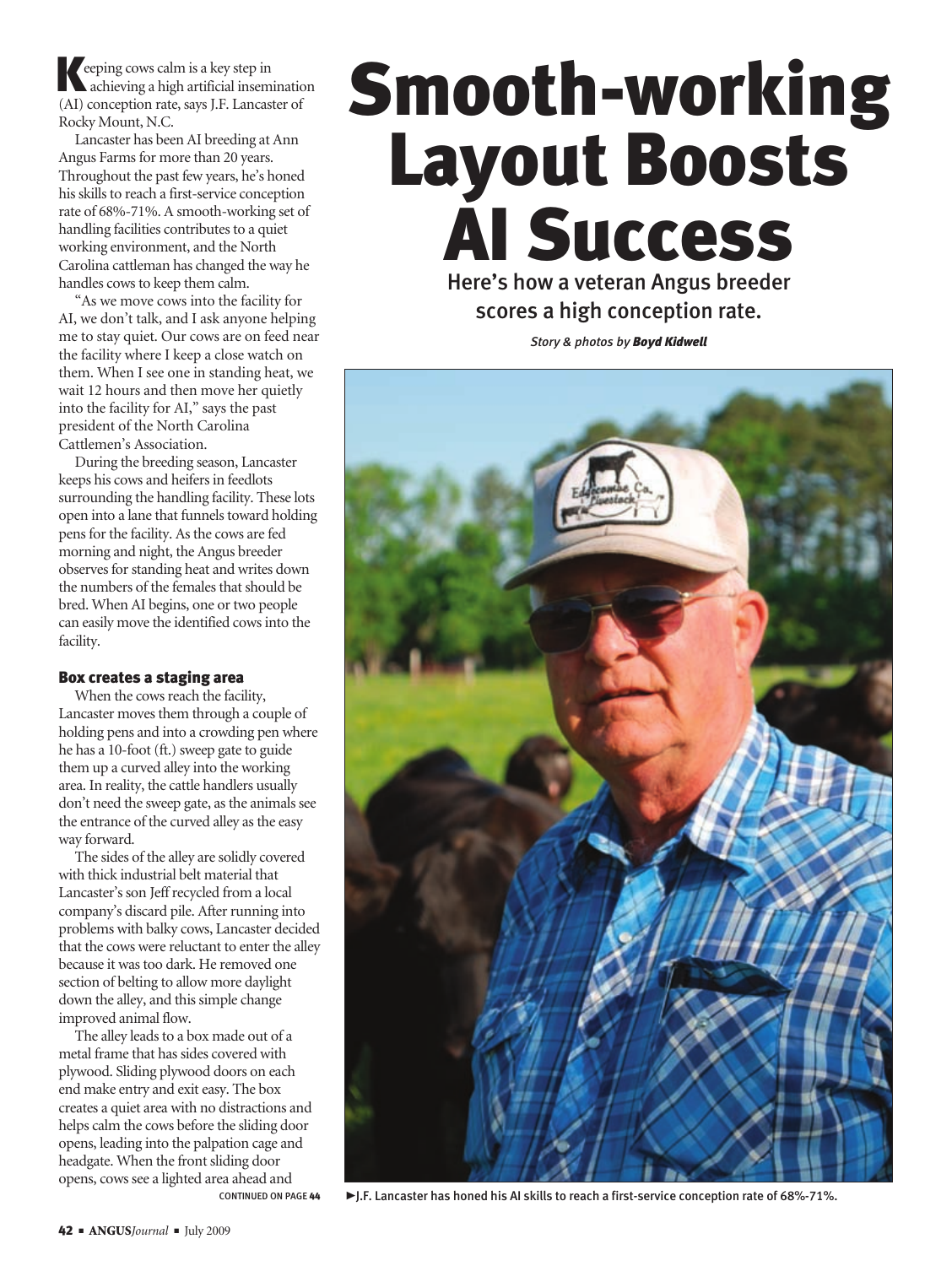# Smooth-working Layout Boosts AI Success CONTINUED FROM PAGE 42

easily move forward to the headgate. The palpation cage has hinged sides that open for AI work when pins are removed.

"The box creates a staging area where cows don't see any of the activities on the outside. As we breed one cow, the next cow is waiting calmly in the box. When the front sliding door opens, she sees light ahead and moves forward," says Lancaster, who has visited other Angus operations where solid boxes are actually used for AI breeding areas.

and chutes.

To prevent bruising of cattle, posts and corners are covered with heavy belting material. Grandin recommends that cattle producers observe animals moving through handling facilities to identify dark

Advice from the expert In building the facility, Lancaster followed the advice of animal behavior specialist Temple Grandin (available at *www.grandin.com/index.html*). The curved crowding chute works much better than a straight chute in an older facility at Ann Angus Farms, and the curved layout takes advantage of a cow's instinct to travel back in the direction from which she came. The open sides of the overhead shed allow light into the pens



@Most of the calves born at Ann Angus Farms are the result of AI.



Above: A 10-foot sweep gate guides the cows to the entrance of the alley.





Above: The box keeps cows calm as they await AI.

Eeft: A curved alley leads the cows from the crowding pen into the dark box.

removing hanging chains and other sources of noise in handling facilities.

Lancaster's helpers never use electric prods, and through the years he has selected animals with calm dispositions that are easy to handle.

The Angus breeder recycled a furniture truck box-bed to make a small office next to the facility. The office space allows him to keep AI equipment and cattle health supplies stored in a handy place next to the working chute. In one corner of the office, nitrogen tanks store valuable supplies of semen that will be responsible for future calf crops. Besides the lumber and a few gates, the headgate was the only thing purchased to build the facility.

"This isn't a fancy handling facility. From a cattleman's perspective it works great, and our AI results have been excellent. All of our females were born here on our farm, and almost all of them were the result of AI," Lancaster says.

### Tips for AI success

Lancaster is well-known for his successful AI breeding program and his high conception rate on first-service AI. The veteran cattle breeder pursues AI for a second or third service so that almost all of the calves born on Ann Angus Farms result from AI.

In addition to an efficient handling facility, two other things are very important to Lancaster's success with AI:

- 1. a high level of nutrition for the animals; and
- 2. keen observation to identify standing heat.

During breeding season, the cows receive high-quality haylage and a ration based on 4 pounds (lb.) of whole cottonseed and 8 lb. of cracked corn per head. The key is to provide adequate energy, and the animal should have a body condition score (BCS) of 5.5 to 6 (on a 9-point scale where 1 is emaciated and 9 is obese) for a high AI conception rate.



 $\blacktriangleright$  Lancaster practically lives with his cows during the AI breeding season.